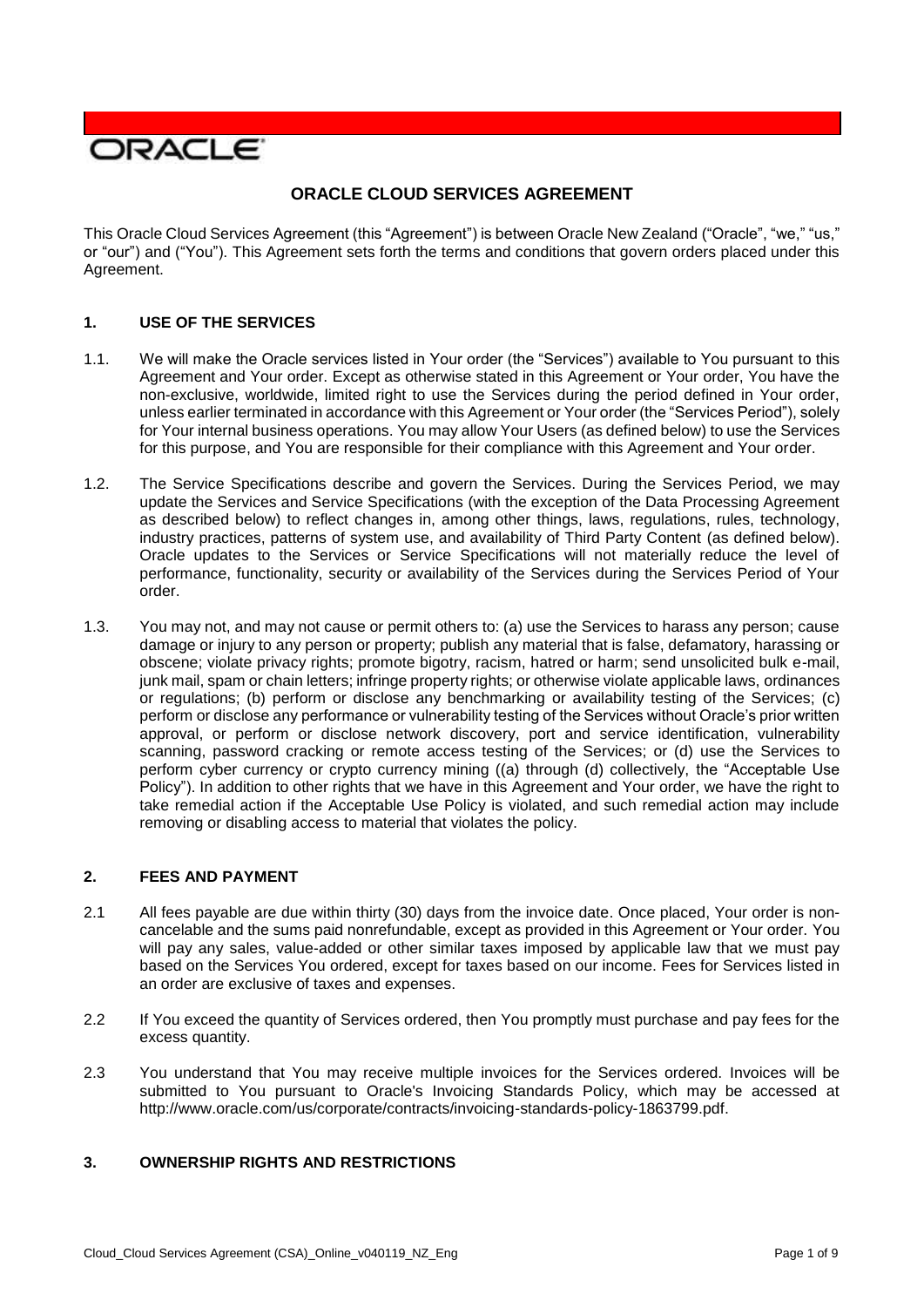- 3.1. You or Your licensors retain all ownership and intellectual property rights in and to Your Content (as defined below). We or our licensors retain all ownership and intellectual property rights in and to the Services, derivative works thereof, and anything developed or delivered by or on behalf of us under this Agreement.
- 3.2. You may have access to Third Party Content through use of the Services. Unless otherwise stated in Your order, all ownership and intellectual property rights in and to Third Party Content and the use of such content is governed by separate third party terms between You and the third party.
- 3.3. You grant us the right to host, use, process, display and transmit Your Content to provide the Services accuracy, quality, integrity, legality, reliability, and appropriateness of Your Content, and for obtaining pursuant to and in accordance with this Agreement and Your order. You have sole responsibility for the all rights related to Your Content required by Oracle to perform the Services.
- 3.4. You may not, and may not cause or permit others to: (a) modify, make derivative works of, disassemble, decompile, reverse engineer, reproduce, republish download or copy any part of the Services (including data structures or similar materials produced by programs); (b) access or use the Services to build or support, directly or indirectly, products or services competitive to Oracle; or (c) license, sell, transfer, available the Services to any third party except as permitted by this Agreement or Your order. assign, distribute, outsource, permit timesharing or service bureau use of, commercially exploit, or make

## **4. NONDISCLOSURE**

- 4.1. By virtue of this Agreement, the parties may disclose to each other information that is confidential Agreement and Your order, Your Content residing in the Services, and all information clearly identified ("Confidential Information"). Confidential Information shall be limited to the terms and pricing under this as confidential at the time of disclosure.
- 4.2. A party's Confidential Information shall not include information that: (a) is or becomes a part of the public domain through no act or omission of the other party; (b) was in the other party's lawful possession prior to the disclosure and had not been obtained by the other party either directly or indirectly from the disclosing party; (c) is lawfully disclosed to the other party by a third party without restriction on the disclosure; or (d) is independently developed by the other party.
- 4.3. Each party agrees not to disclose the other party's Confidential Information to any third party other than as set forth in the following sentence for a period of five years from the date of the disclosing party's disclosure of the Confidential Information to the receiving party; however, we will protect the confidentiality of Your Content residing in the Services for as long as such information resides in the Services. Each party may disclose Confidential Information only to those employees, agents or subcontractors who are required to protect it against unauthorized disclosure in a manner no less protective than required under this Agreement, and each party may disclose the other party's Confidential Information in any legal proceeding or to a governmental entity as required by law. We will protect the confidentiality of Your Content residing in the Services in accordance with the Oracle security practices defined as part of the Service Specifications applicable to Your order.

# **5. PROTECTION OF YOUR CONTENT**

- 5.1. In order to protect Your Content provided to Oracle as part of the provision of the Services, Oracle will comply with the applicable administrative, physical, technical and other safeguards, and other aspects applicable aspects of system and content management, available at [http://www.oracle.com/us/corporate/contracts/cloud-services/index.html.](http://www.oracle.com/us/corporate/contracts/cloud-services/index.html)
- 5.2. To the extent Your Content includes Personal Data (as that term is defined in the applicable data privacy policies and the Data Processing Agreement (as that term is defined below)), Oracle will furthermore comply with the following: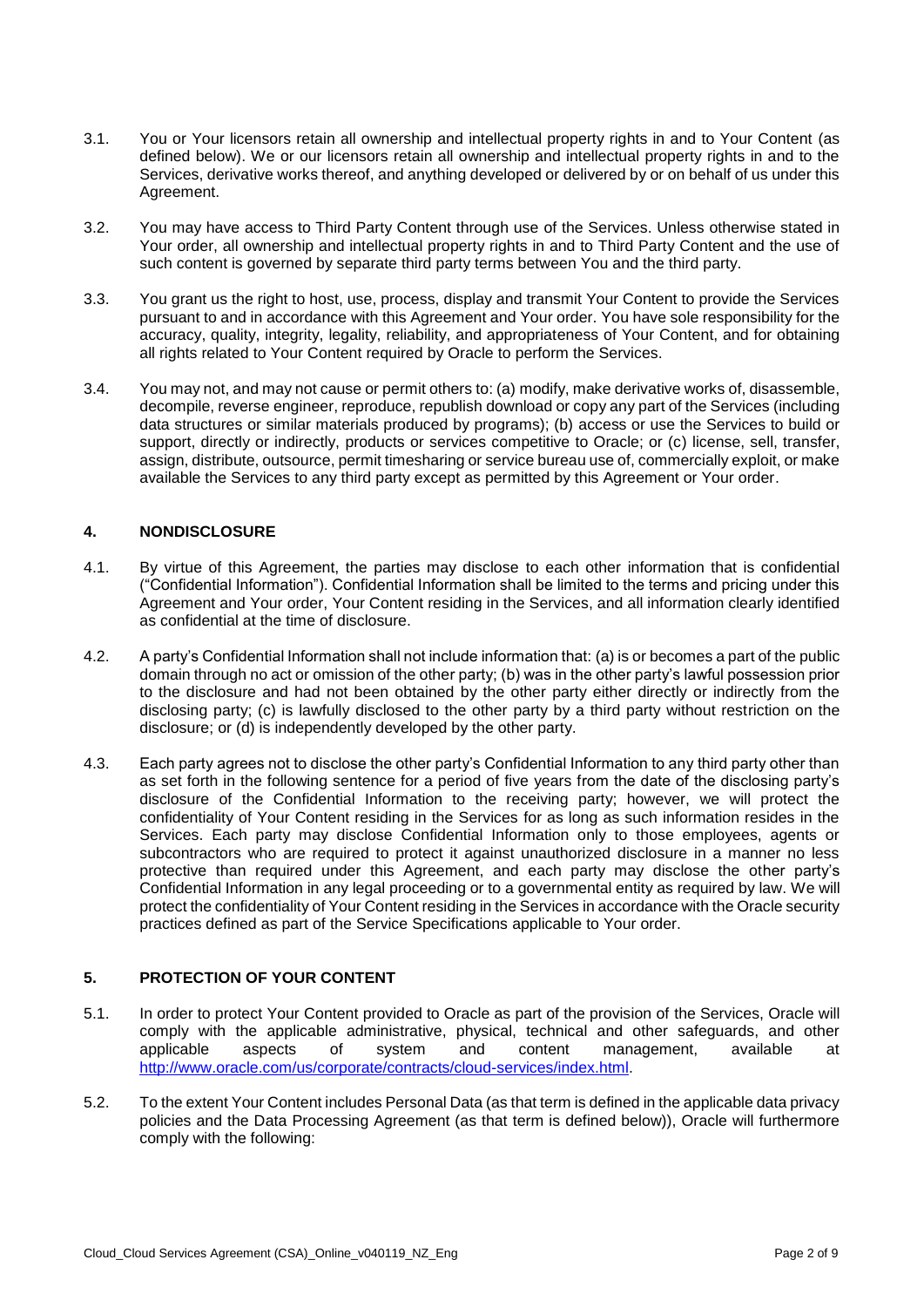- a. the relevant Oracle privacy policies applicable to [http://www.oracle.com/us/legal/privacy/overview/index.html;](http://www.oracle.com/us/legal/privacy/overview/index.html) and Services, available at
- b. the applicable version of the Data Processing Agreement for Oracle Services (the "Data Processing Agreement"), unless stated otherwise in Your order. The version of the Data Processing Agreement applicable to Your order (a) is available at [https://www.oracle.com/corporate/contracts/cloud](https://www.oracle.com/corporate/contracts/cloud-services/contracts.html#data-processing)[services/contracts.html#data-processing](https://www.oracle.com/corporate/contracts/cloud-services/contracts.html#data-processing) and is incorporated herein by reference, and (b) will remain in force during the Services Period of Your order. In the event of any conflict between the terms of the Data Processing Agreement and the terms of the Service Specifications (including any applicable Oracle privacy policies), the terms of the Data Processing Agreement shall take precedence.
- 5.3. Without prejudice to Sections 5.1 and 5.2 above, You are responsible for (a) any required notices, consents and/or authorizations related to Your provision of, and our processing of, Your Content (including any Personal Data) as part of the Services, (b) any security vulnerabilities, and the consequences of such vulnerabilities, arising from Your Content, including any viruses, Trojan horses, worms or other harmful programming routines contained in Your Content, and (c) any use by You or Your Users of the Services in a manner that is inconsistent with the terms of this Agreement. To the extent You disclose or transmit Your Content to a third party, we are no longer responsible for the security, integrity or confidentiality of such content outside of Oracle's control.
- 5.4. Unless otherwise specified in Your order (including in the Service Specifications), Your Content may not include any sensitive or special data that imposes specific data security or data protection obligations on Oracle in addition to or different from those specified in the Service Specifications. If available for the Services, You may purchase additional services from us (e.g., Oracle Payment Card Industry Compliance Services) designed to address specific data security or data protection requirements applicable to such sensitive or special data You seek to include in Your Content.

### **6. WARRANTIES, DISCLAIMERS AND EXCLUSIVE REMEDIES**

- 6.1. Each party represents that it has validly entered into this Agreement and that it has the power and authority to do so. We warrant that during the Services Period, we will perform the Services using commercially reasonable care and skill in all material respects as described in the Service Specifications. If the Services provided to You were not performed as warranted, You must promptly provide us with a written notice that describes the deficiency in the Services (including, as applicable, the service request number notifying us of the deficiency in the Services).
- 6.2. WE DO NOT WARRANT THAT THE SERVICES WILL BE PERFORMED ERROR-FREE OR UNINTERRUPTED, THAT WE WILL CORRECT ALL SERVICES ERRORS, OR THAT THE SERVICES WILL MEET YOUR REQUIREMENTS OR EXPECTATIONS. WE ARE NOT RESPONSIBLE FOR ANY ISSUES RELATED TO THE PERFORMANCE, OPERATION OR SECURITY OF THE SERVICES THAT ARISE FROM YOUR CONTENT OR THIRD PARTY CONTENT OR SERVICES PROVIDED BY THIRD PARTIES.
- 6.3. FOR ANY BREACH OF THE SERVICES WARRANTY, YOUR EXCLUSIVE REMEDY AND OUR ENTIRE LIABILITY SHALL BE THE CORRECTION OF THE DEFICIENT SERVICES THAT CAUSED THE BREACH OF WARRANTY, OR, IF WE CANNOT SUBSTANTIALLY CORRECT THE DEFICIENCY IN A COMMERCIALLY REASONABLE MANNER, YOU MAY END THE DEFICIENT SERVICES AND WE WILL REFUND TO YOU THE FEES FOR THE TERMINATED SERVICES THAT YOU PRE-PAID TO US FOR THE PERIOD FOLLOWING THE EFFECTIVE DATE OF TERMINATION.
- 6.4. TO THE EXTENT NOT PROHIBITED BY LAW, THESE WARRANTIES ARE EXCLUSIVE AND THERE ARE NO OTHER EXPRESS OR IMPLIED WARRANTIES OR CONDITIONS INCLUDING FOR SOFTWARE, HARDWARE, SYSTEMS, NETWORKS OR ENVIRONMENTS OR FOR MERCHANTABILITY, SATISFACTORY QUALITY AND FITNESS FOR A PARTICULAR PURPOSE.

## **7. LIMITATION OF LIABILITY**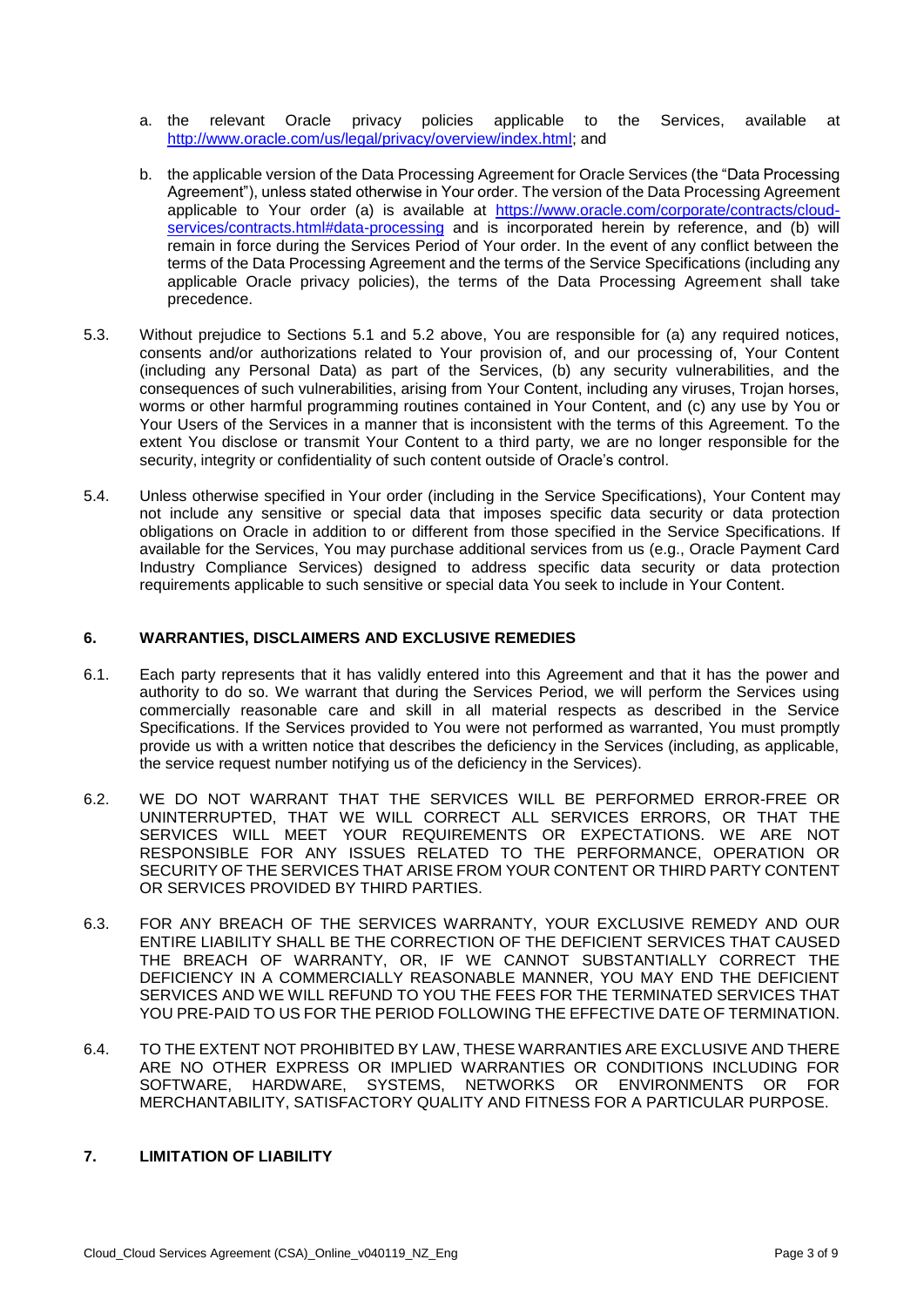- 7.1. IN NO EVENT WILL EITHER PARTY OR ITS AFFILIATES BE LIABLE FOR ANY INDIRECT, LOSS OF REVENUE, PROFITS (EXCLUDING FEES UNDER THIS AGREEMENT), SALES, DATA, CONSEQUENTIAL, INCIDENTAL, SPECIAL, PUNITIVE, OR EXEMPLARY DAMAGES, OR ANY DATA USE GOODWILL OR REPUTATION.
- 7.2. IN NO EVENT SHALL THE AGGREGATE LIABILITY OF ORACLE AND OUR AFFILIATES ARISING OUT OF OR RELATED TO THIS AGREEMENT OR YOUR ORDER, WHETHER IN CONTRACT, FOR THE SERVICES GIVING RISE TO THE LIABILITY DURING THE TWELVE (12) MONTHS TORT, OR OTHERWISE, EXCEED THE TOTAL AMOUNTS ACTUALLY PAID UNDER YOUR ORDER IMMEDIATELY PRECEDING THE EVENT GIVING RISE TO SUCH LIABILITY.

### **8. INDEMNIFICATION**

- 8.1. If a third party makes a claim against either You or Oracle ("Recipient" which may refer to You or us depending upon which party received the Material), that any information, design, specification, instruction, software, service, data, hardware, or material (collectively, "Material") furnished by either You or us ("Provider" which may refer to You or us depending on which party provided the Material) and used by the Recipient infringes the third party's intellectual property rights, the Provider, at the Provider's sole cost and expense, will defend the Recipient against the claim and indemnify the Recipient from the damages, liabilities, costs and expenses awarded by the court to the third party claiming infringement or the settlement agreed to by the Provider, if the Recipient does the following:
	- a. notifies the Provider promptly in writing, not later than 30 days after the Recipient receives notice of the claim (or sooner if required by applicable law);
	- b. gives the Provider sole control of the defense and any settlement negotiations; and
	- c. gives the Provider the information, authority and assistance the Provider needs to defend against or settle the claim.
- 8.2. If the Provider believes or it is determined that any of the Material may have violated a third party's intellectual property rights, the Provider may choose to either modify the Material to be non-infringing (while substantially preserving its utility or functionality) or obtain a license to allow for continued use, or if these alternatives are not commercially reasonable, the Provider may end the license for, and require return of, the applicable Material and refund any unused, prepaid fees the Recipient may have paid to the other party for such Material. If such return materially affects our ability to meet obligations under the relevant order, then we may, upon 30 days prior written notice, terminate the order. If such Material is third party technology and the terms of the third party license do not allow us to terminate the license, then we may, upon 30 days prior written notice, end the Services associated with such Material and refund any unused, prepaid fees for such Services.
- 8.3. The Provider will not indemnify the Recipient if the Recipient (a) alters the Material or uses it outside the scope of use identified in the Provider's user or program documentation or Service Specifications, or (b) uses a version of the Material which has been superseded, if the infringement claim could have been avoided by using an unaltered current version of the Material which was made available to the Recipient. The Provider will not indemnify the Recipient to the extent that an infringement claim is based upon any Material not furnished by the Provider. We will not indemnify You to the extent that an infringement claim is based on Third Party Content or any Material from a third party portal or other external source that is accessible or made available to You within or by the Services (e.g., a social media post from a third party blog or forum, a third party Web page accessed via a hyperlink, marketing data from third party data providers, etc.).
- 8.4. This Section 8 provides the parties' exclusive remedy for any infringement claims or damages.

#### **9. TERM AND TERMINATION**

- 9.1. This Agreement is valid for the order which this Agreement accompanies.
- 9.2. Services shall be provided for the Services Period defined in Your order.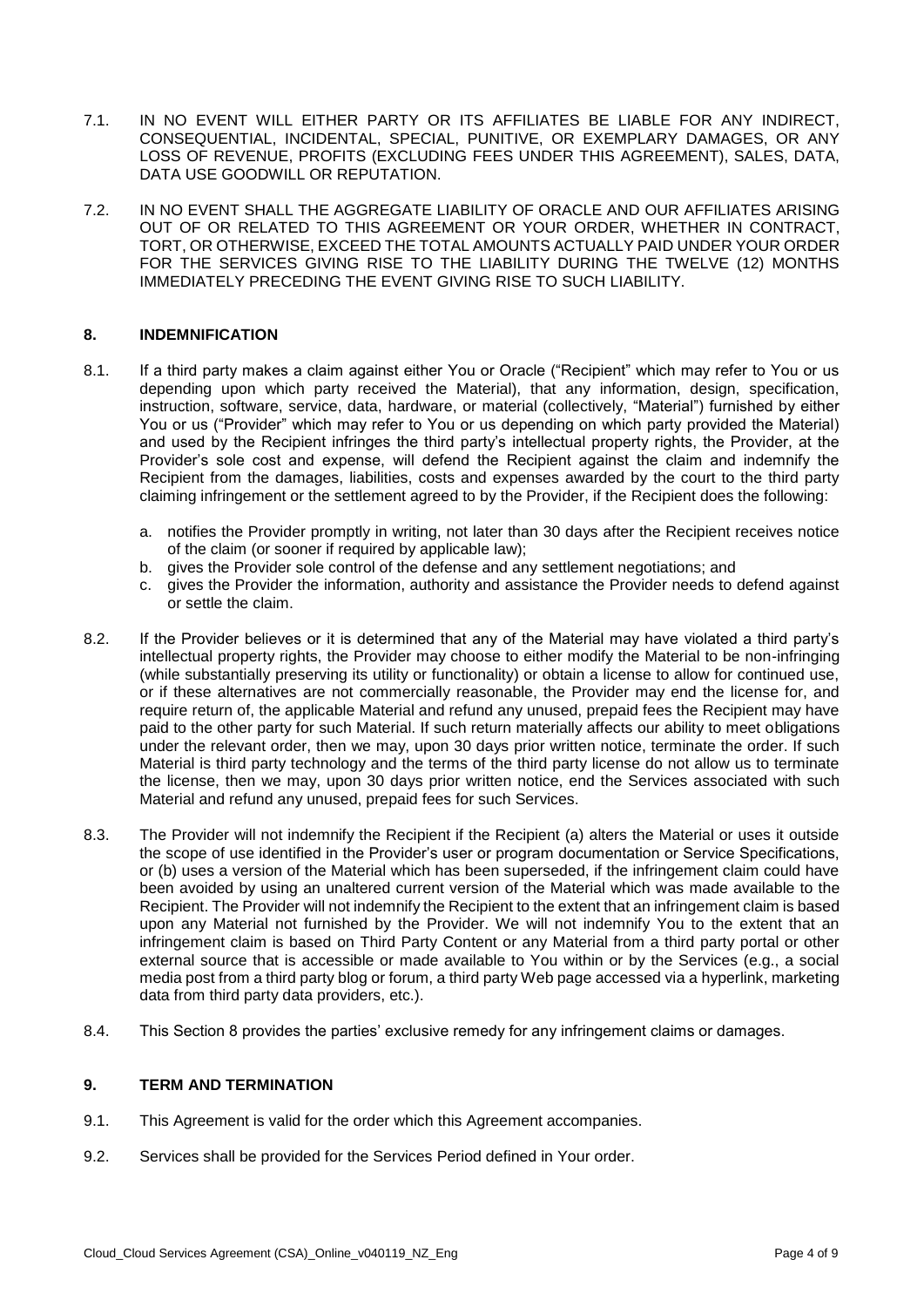- 9.3. We may suspend Your or Your Users' access to, or use of, the Services if we believe that (a) there is a significant threat to the functionality, security, integrity, or availability of the Services or any content, data, or applications in the Services; (b) You or Your Users are accessing or using the Services to commit an illegal act; or (c) there is a violation of the Acceptable Use Policy. When reasonably practicable and lawfully permitted, we will provide You with advance notice of any such suspension. We will use reasonable efforts to re-establish the Services promptly after we determine that the issue causing the suspension has been resolved. During any suspension period, we will make Your Content (as it existed on the suspension date) available to You. Any suspension under this Section shall not excuse You from Your obligation to make payments under this Agreement.
- 9.4. If either of us breaches a material term of this Agreement or any order and fails to correct the breach breaching party may terminate (a) in the case of breach of any order, the order under which the breach occurred, or (b) in the case of breach of the Agreement, the Agreement and any orders that have been placed under the Agreement. If we terminate any orders as specified in the preceding sentence, You must pay within 30 days all amounts that have accrued prior to such termination, as well as all sums remaining unpaid for the Services under such order(s) plus related taxes and expenses. Except for nonpayment of fees, the nonbreaching party may agree in its sole discretion to extend the 30 day period for so long as the breaching party continues reasonable efforts to cure the breach. You agree that if within 30 days of written specification of the breach, then the breaching party is in default and the non-You are in default under this Agreement, You may not use those Services ordered.
- 9.5. At the end of the Services Period, we will make Your Content (as it existed at the end of the Services Period) available for retrieval by You during a retrieval period set out in the Service Specifications. At the end of such retrieval period, and except as may be required by law, we will delete or otherwise render unrecoverable any of Your Content that remains in the Services. Our data deletion practices are described in more detail in the Service Specifications.
- 9.6. Provisions that survive termination or expiration of this Agreement are those relating to limitation of liability, indemnification, payment and others which by their nature are intended to survive.

### **10. THIRD-PARTY CONTENT, SERVICES AND WEBSITES**

 10.1 The Services may enable You to link to, transfer Your Content or Third Party Content to, or otherwise Services"). Oracle does not control and is not responsible for Third Party Services. You are solely responsible for complying with the terms of access and use of Third Party Services, and if Oracle accesses or uses any Third Party Services on Your behalf to facilitate performance of the Services, You are solely responsible for ensuring that such access and use, including through passwords, credentials or tokens issued or otherwise made available to You,is authorized by the terms of access access, third parties' websites, platforms, content, products, services, and information ("Third Party and use for such services.

 If You transfer or cause the transfer of Your Content or Third Party Content from the Services to a Third Party Service or other location, that transfer constitutes a distribution by You and not by Oracle.

- 10.2 Any Third Party Content we make accessible is provided on an "as-is" and "as available" basis without any warranty of any kind. You acknowledge and agree that we are not responsible for, and have no obligation to control, monitor, or correct, Third Party Content. We disclaim all liabilities arising from or related to Third Party Content.
- 10.3 You acknowledge that: (i) the nature, type, quality and availability of Third Party Content may change at any time during the Services Period, and (ii) features of the Services that interoperate with Third availability of such third parties' respective application programming interfaces (APIs). We may need to update, change or modify the Services under this Agreement as a result of a change in, or unavailability of, such Third Party Content, Third Party Services or APIs. If any third party ceases to make its Third Party Content or APIs available on reasonable terms for the Services, as determined by us in our sole discretion, we may cease providing access to the affected Third Party Content or Third Party Services without any liability to You. Any changes to Third Party Content, Third Party Services or APIs, including Party Services such as Facebook™, YouTube™ and Twitter™, etc. , depend on the continuing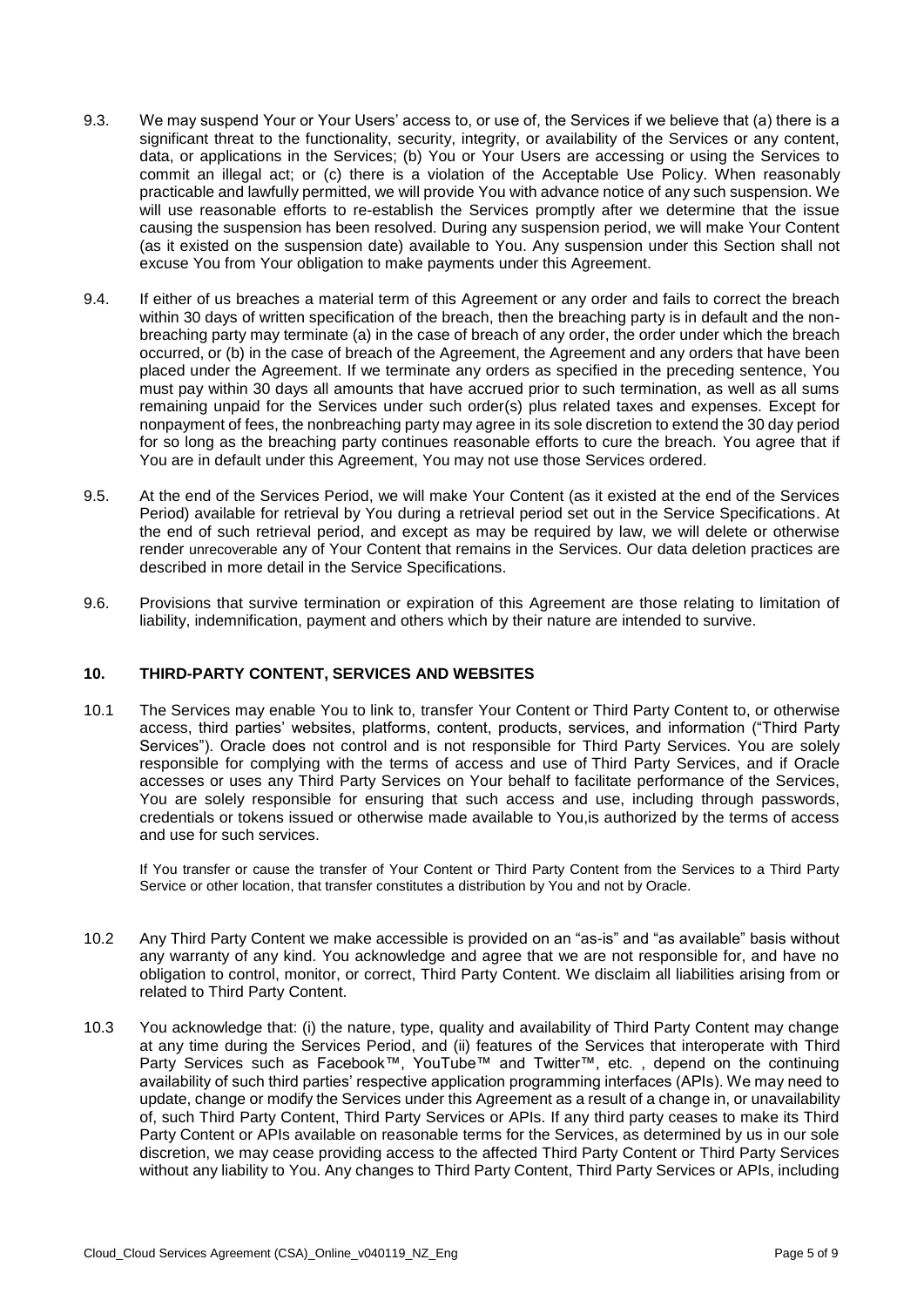their unavailability, during the Services Period does not affect Your obligations under this Agreement or the applicable order, and You will not be entitled to any refund, credit or other compensation due to any such changes.

## **11. SERVICE MONITORING, ANALYSES AND ORACLE SOFTWARE**

- 11.1. We continuously monitor the Services to facilitate Oracle's operation of the Services; to help resolve Your service requests; to detect and address threats to the functionality, security, integrity, and availability of the Services as well as any content, data, or applications in the Services; and to detect and address illegal acts or violations of the Acceptable Use Policy. Oracle monitoring tools do not collect or store any of Your Content residing in the Services, except as needed for such purposes. Oracle does not monitor, and does not address issues with, non-Oracle software provided by You or any of Your Users that is stored in, or run on or through, the Services. Information collected by Oracle monitoring tools (excluding Your Content) may also be used to assist in managing Oracle's product and service portfolio, to help Oracle address deficiencies in its product and service offerings, and for license management purposes.
- 11.2. We may (i) compile statistical and other information related to the performance, operation and use of the Services, and (ii) use data from the Services in aggregated form for security and operations management, to create statistical analyses, and for research and development purposes (clauses i and ii are collectively referred to as "Service Analyses"). We may make Service Analyses publicly available; however, Service Analyses will not incorporate Your Content, Personal Data or Confidential Information in a form that could serve to identify You or any individual. We retain all intellectual property rights in Service Analyses.
- 11.3. We may provide You with the ability to obtain certain Oracle Software (as defined below) for use with the Services. If we provide Oracle Software to You and do not specify separate terms for such software, then such Oracle Software is provided as part of the Services and You have the non-exclusive, worldwide, limited right to use such Oracle Software, subject to the terms of this Agreement and Your order (except for separately licensed elements of the Oracle Software, which separately licensed elements are governed by the applicable separate terms), solely to facilitate Your use of the Services. You may allow Your Users to use the Oracle Software for this purpose, and You are responsible for earlier of our notice (by web posting or otherwise) or the end of the Services associated with the Oracle Software. Notwithstanding the foregoing, if Oracle Software is licensed to You under separate terms, then Your use of such software is governed by the separate terms. Your right to use any part of the Oracle Software that is licensed under the separate terms is not restricted in any way by this Agreement. their compliance with the license terms. Your right to use any Oracle Software will terminate upon the

# **12. EXPORT**

- 12.1. Export laws and regulations of the United States and any other relevant local export laws and regulations apply to the Services. Such export laws govern use of the Services (including technical data) and any Services deliverables provided under this Agreement, and You and we each agree to comply with all such export laws and regulations (including "deemed export" and "deemed re-export" regulations). You agree that no data, information, software programs and/or materials resulting from or will be used for any purpose prohibited by these laws including, without limitation, nuclear, chemical, the Services (or direct product thereof) will be exported, directly or indirectly, in violation of these laws, or biological weapons proliferation, or development of missile technology.
- 12.2. You acknowledge that the Services are designed with capabilities for You and Your Users to access the Services without regard to geographic location and to transfer or otherwise move Your Content between the Services and other locations such as User workstations. You are solely responsible for the authorization and management of User accounts across geographic locations, as well as export control and geographic transfer of Your Content.

## **13. FORCE MAJEURE**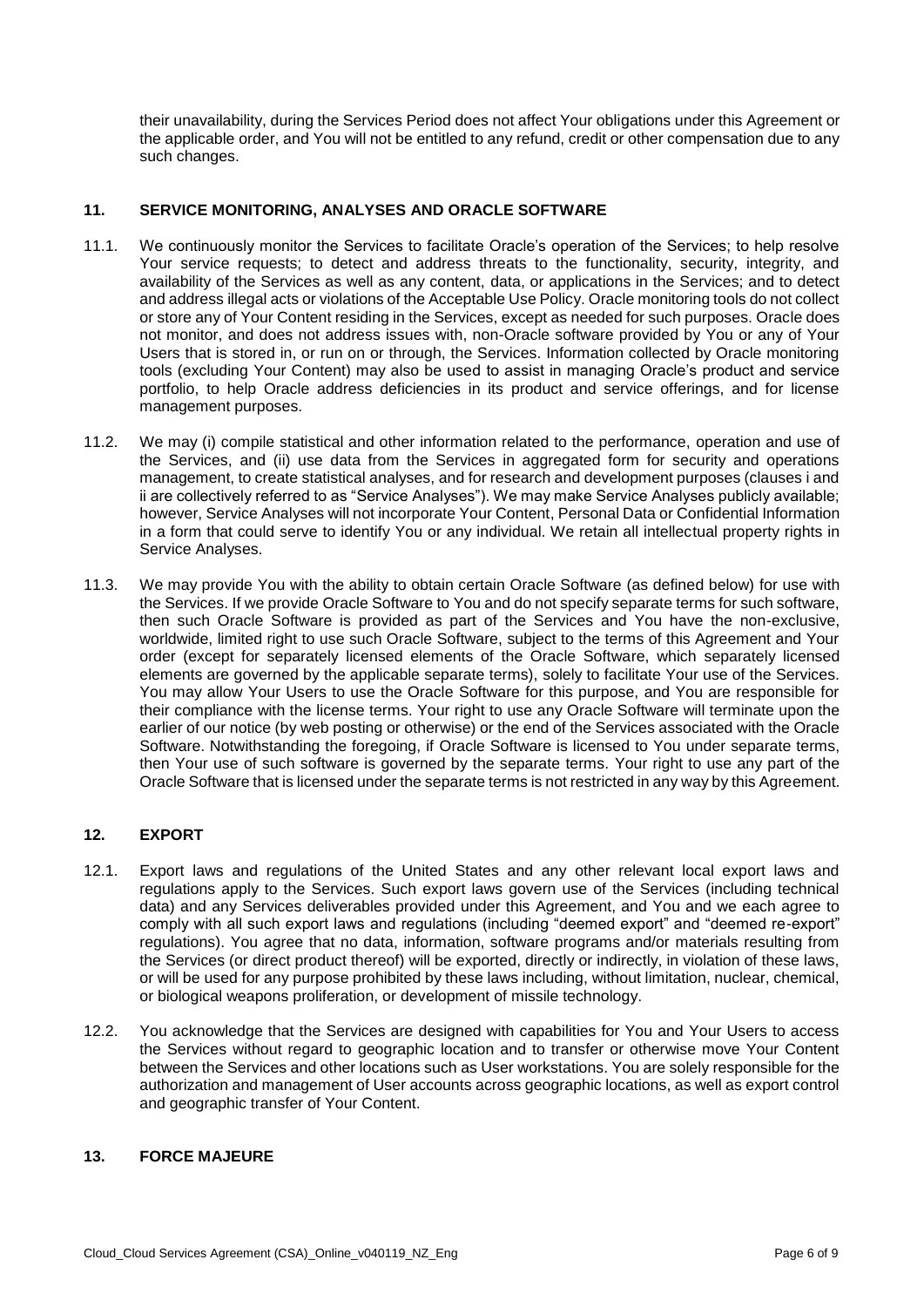Neither You nor we shall be responsible for failure or delay of performance if caused by: an act of war, hostility, or sabotage; act of God; pandemic; electrical, internet, or telecommunication outage that is not caused by the obligated party; government restrictions (including the denial or cancelation of any export, import or other license); or other event outside the reasonable control of the obligated party. Both You and we will use reasonable efforts to mitigate the effect of a force majeure event. If such event continues for more than 30 days, either of You or we may cancel unperformed Services and affected orders upon written notice. This Section does not excuse either party's obligation to take reasonable steps to follow its normal disaster recovery procedures or Your obligation to pay for the Services.

### **14. GOVERNING LAW AND JURISDICTION**

 This Agreement is governed by the laws of New Zealand and each party agrees to submit to the exclusive jurisdiction of, and venue in, the courts in Auckland in any dispute arising out of or relating to this Agreement.

### **15. NOTICE**

- 15.1. Any notice required under this Agreement shall be provided to the other party in writing. If You have a legal dispute with us or if You wish to provide a notice under the Indemnification Section of this Agreement, or if You become subject to insolvency or other similar legal proceedings, You will promptly send written notice to: Oracle New Zealand at Level 4, Oracle House, 162 Victoria Street West, Auckland, New Zealand, Attention: General Counsel, Legal Department.
- 15.2. We may give notices applicable to our Services customers by means of a general notice on the Oracle portal for the Services, and notices specific to You by electronic mail to Your e-mail address on record in our account information or by written communication sent by first class mail or pre-paid post to Your address on record in our account information.

#### **16. ASSIGNMENT**

 You may not assign this Agreement or give or transfer the Services, or any interest in the Services, to another individual or entity.

#### **17. OTHER**

- 17.1. We are an independent contractor, and each party agrees that no partnership, joint venture, or agency relationship exists between the parties.
- 17.2. Our business partners and other third parties, including any third parties with which the Services have integrations or that are retained by You to provide consulting services, implementation services or applications that interact with the Services, are independent of Oracle and are not Oracle's agents. We are not liable for, bound by, or responsible for any problems with the Services or Your Content arising due to any acts of any such business partner or third party, unless the business partner or third party is providing Services as our subcontractor on an engagement ordered under this Agreement and, if so, then only to the same extent as we would be responsible for our resources under this Agreement.
- 17.3. If any term of this Agreement is found to be invalid or unenforceable, the remaining provisions will remain effective and such term shall be replaced with another term consistent with the purpose and intent of this Agreement.
- 17.4. Except for actions for nonpayment or breach of Oracle's proprietary rights, no action, regardless of form, arising out of or relating to this Agreement may be brought by either party more than two years after the cause of action has accrued.
- 17.5. Prior to entering into an order governed by this Agreement, You are solely responsible for determining whether the Services meet Your technical, business or regulatory requirements. Oracle will cooperate with Your efforts to determine whether use of the standard Services are consistent with those requirements. Additional fees may apply to any additional work performed by Oracle or changes to the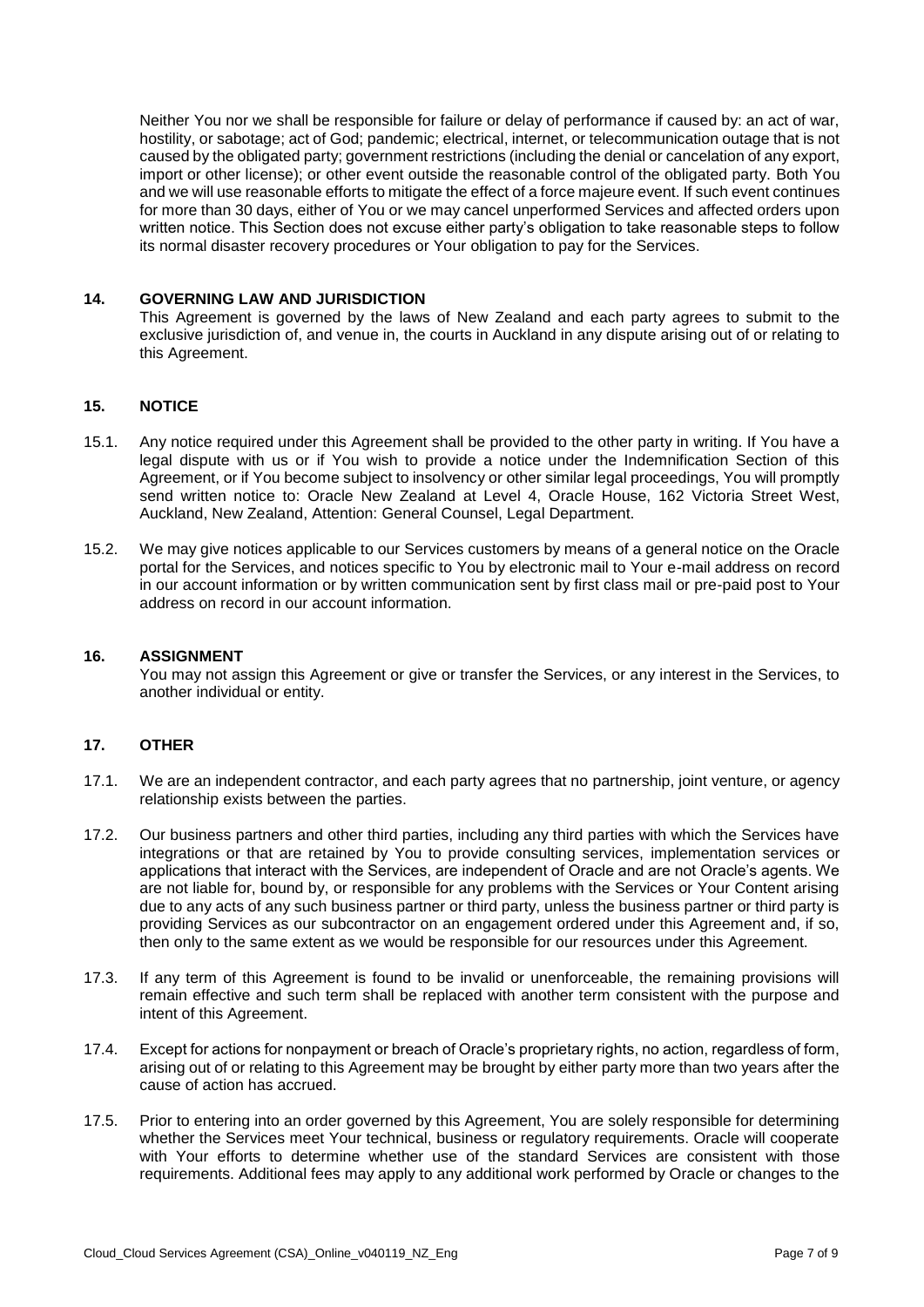Services. You remain solely responsible for Your regulatory compliance in connection with Your use of the Services.

 17.6. Upon forty-five (45) days written notice and no more than once every twelve (12) months, Oracle may audit Your use of the Cloud Services to ensure Your use of the Cloud Services is in compliance with the terms of the applicable order and this Agreement . Any such audit shall not unreasonably interfere with Your normal business operations.

You agree to cooperate with Oracle's audit and to provide reasonable assistance and access to information reasonably requested by Oracle.

 The performance of the audit and non-public data obtained during the audit (including findings or reports that result from the audit) shall be subject to the provisions of section 4 (Nondisclosure) of this Agreement.

 If the audit identifies non-compliance, You agree to remedy (which may include, without limitation, the payment of any fees for additional Cloud Services) such non-compliance within 30 days of written notification of that non-compliance. You agree that Oracle shall not be responsible for any of Your costs incurred in cooperating with the audit.

## **18. ENTIRE AGREEMENT**

- 18.1. You agree that this Agreement and the information which is incorporated into this Agreement by written the applicable order, is the complete agreement for the Services ordered by You and supersedes all reference (including reference to information contained in a URL or referenced policy), together with prior or contemporaneous agreements or representations, written or oral, regarding such Services.
- 18.2. It is expressly agreed that the terms of this Agreement and any Oracle order shall supersede the terms in any purchase order, procurement internet portal, or other similar non-Oracle document and no terms included in any such purchase order, portal, or other non-Oracle document shall apply to the Services ordered. In the event of any inconsistencies between the terms of an order and the Agreement, the order shall take precedence; however, unless expressly stated otherwise in an order, the terms of the Data Processing Agreement shall take precedence over any inconsistent terms in an order. This Agreement and orders hereunder may not be modified and the rights and restrictions may not be altered or waived except in a writing signed or accepted online by authorized representatives of You and of Oracle; however, Oracle may update the Service Specifications, including by posting updated documents on Oracle's websites. No third party beneficiary relationships are created by this Agreement.

## **19. AGREEMENT DEFINITIONS**

- 19.1. "**Oracle Software**" means any software agent, application or tool that Oracle makes available to You for download specifically for purposes of facilitating Your access to, operation of, and/or use with, the Services.
- 19.2. "**Program Documentation**" refers to the user manuals, help windows, readme files for the Services and any Oracle Software. You may access the documentation online at<http://oracle.com/contracts>or such other address specified by Oracle.
- 19.3. "**Service Specifications**" means the following documents, as applicable to the Services under Your order: (a) the Oracle Cloud Hosting and Delivery Policies, the Program Documentation, the Oracle privacy policies; and (c) any other Oracle documents that are referenced in or incorporated into Your order. The following do not apply to any non-Cloud Oracle service offerings acquired in Your order, such as professional services: the Oracle Cloud Hosting and Delivery Policies and Program Documentation. The following do not apply to any Oracle Software: the Oracle Cloud Hosting and Delivery Policies, Oracle service descriptions, and the Data Processing Agreement. service descriptions, and the Data Processing Agreement described in this Agreement; (b) Oracle's